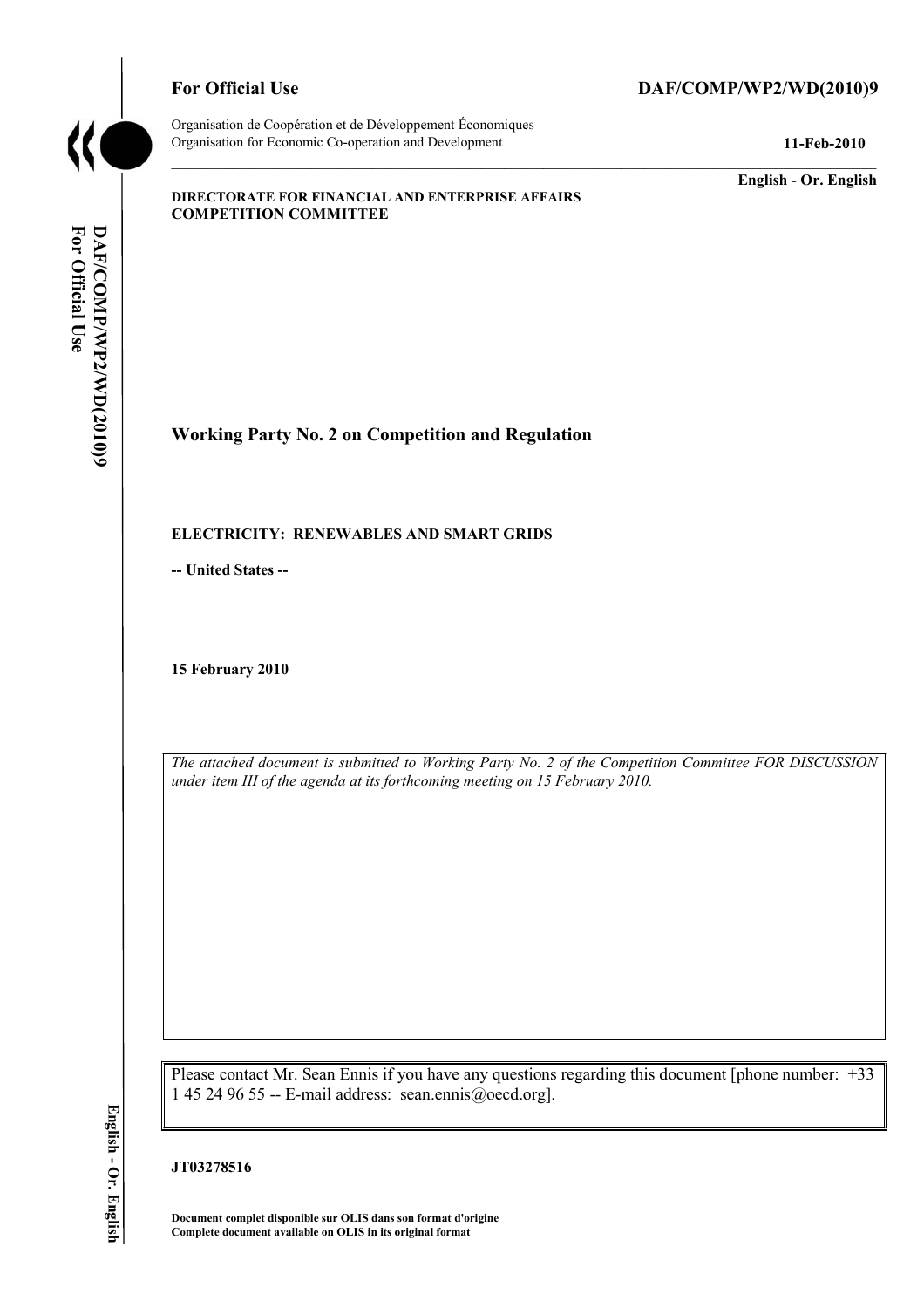# **1. Introduction**

unknown in the industry. 1. Smart Grid technologies and advances in renewable electricity generation have the capacity to reshape the United States markets for electric power. The U.S. response to the global economic crisis includes a significant investment in these new technologies,<sup>1</sup> promising to accelerate the pace of these already burgeoning innovations. Such technological leaps have the potential to alter not only the business models of existing firms, but also to enable entry by new firms -- and new *kinds* of firms -- previously

 American consumers and some of the competition policy issues that this new environment can raise. These include a variety of steps that firms with market power might take to try to limit or delay new entry or the possible dislocations that can arise from wide-scale deployment of the newest technology. In this environment, both antitrust enforcers and regulators need to be mindful of the incentives of incumbent 2. This paper discusses how these new technologies might change the competitive status quo for firms. If experience with other industries that underwent similar transformations is a guide, competition agencies should be prepared to take appropriate enforcement action to guard against anticompetitive practices that thwart new entry. Through competition advocacy, competition agencies may also be able to assist regulators in the design of policies that will maximize the competitive potential of smart grid technologies to benefit consumers.

3. This paper proceeds in three parts. First, it explains what is meant by smart grid technology and discusses how smart grid technology and renewable resources might alter the market for electric power. Second, it identifies U.S. programs to support smart grid technology and renewable energy, including provisions from the American Recovery and Reinvestment Act of 2009.<sup>2</sup> Third, it discusses the role antitrust enforcement might play in this context and suggests opportunities for competition advocacy by competition agencies. The paper concludes by identifying areas that may benefit from further research.

# **2. Understanding the smart grid and its effects**

4. Understanding the competitive concerns that could accompany a transition to smart grid technology requires an understanding of what is meant by "smart grid" and how it interacts with the use of renewable generation resources. In general, the term "smart grid" refers to the layering of a telecommunications system on top of the existing power grid. This layering of communications would not only improve operations of the existing network, but also likely would lead to the development of sensors, data measurement tools, control systems, and other devices that have the potential to radically change the competitive landscape of electricity markets. In particular, smart grid technology makes use of two-way information sharing between system administrators and various generation, transmission, and distribution sites throughout the system.<sup>3</sup> In the words of the Electric Power Research Initiative, a smart grid is the "overlaying of a unified communications and control system on the existing power delivery infrastructure to provide the right information to the right entity . . . at the right time to take the right action."<sup>4</sup> As a result, "it is a system that optimizes power supply and delivery, minimizes losses, is self-healing, and enables next-generation energy efficiency and demand response applications."<sup>5</sup>

 $\overline{a}$ 

 $\frac{5}{10}$ 

<sup>1</sup>*See* http://www.oe.energy.gov/american\_recovery\_reinvestment\_act.htm.

<sup>&</sup>lt;sup>2</sup> American Recovery and Reinvestment Act of 2009, Pub. L. 111-5 (2009).

<sup>3</sup>*See* ELECTRIC POWER RESEARCH INITIATIVE, THE GREEN GRID 1-1 (2008).

<sup>4</sup>*Id.*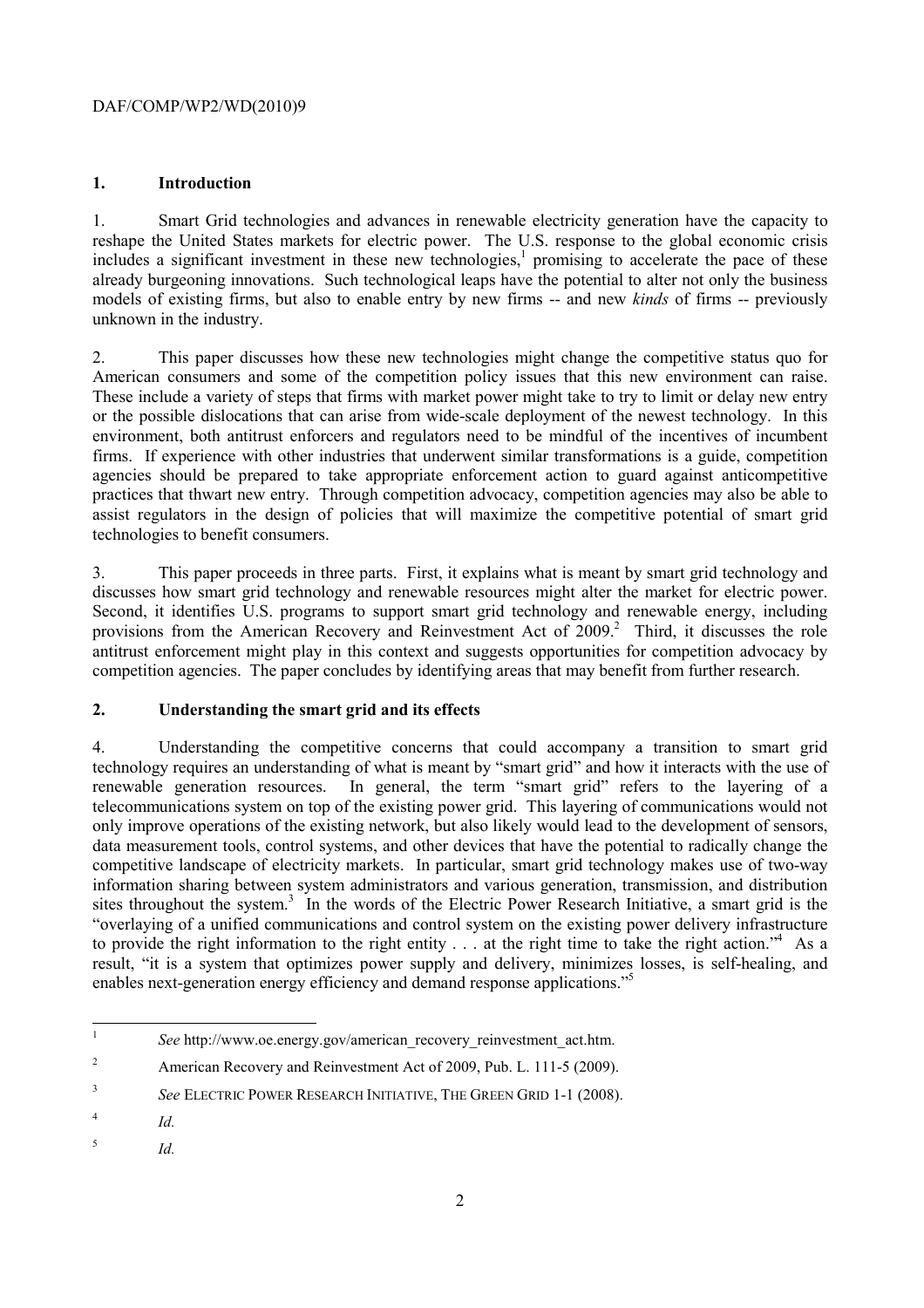5. To simplify matters, smart grid technology can be divided into two broad categories. First, it can refer to the use of advanced metering and other technological measures to more accurately monitor, respond to, and affect customer usage. Because these technologies typically require installations at the user end of the wire -- that is, on the lower-voltage, final distribution portion of the supply chain - regulatory requirements in this realm in the United States are typically subject to the jurisdiction of the several states in the United States.<sup>6</sup> Second, the smart grid concept can refer to infrastructure modernization initiatives that are designed to improve the information sharing capabilities and responsiveness of the broader transmission (or even distribution) systems. Because these networks (particularly, the transmission ones) are higher-voltage, interstate systems, they are usually subject to the jurisdiction of the Federal Energy Regulatory Commission (FERC).<sup>7</sup> This paper will discuss each category of smart grid technology in turn.

## *2.1 Advanced metering, demand response, and distributed generation*

6. One major set of smart grid initiatives involves the installation of smart meters at the end of the distribution system. Large-scale industrial customers have begun using such meters, seeking to identify strategies for conserving their electricity usage and saving costs in the process. Such meters can be used to obtain real-time price information from utilities and to allow utilities to get specific information about how much electricity particular consumers are using rather than just the amount of general demand. As these technologies become more sophisticated, they can be connected to major home and industrial appliances, allowing them to be programmed for use only when electricity rates are low or even allowing utilities to control them -- for a fee or in exchange for reduced electricity rates -- during periods when demand is extremely high relative to supply. A few utilities currently use meters that are "smart enough" to allow some of their customers to take advantage of strategies like time-of-day pricing or other forms of more nuanced measurement than a mere tally of the number of kilowatt hours used each month. But increasing the penetration of the most innovative and "smartest" meters, with their two-way, digital communications capability, would enable a much broader set of programs that might vastly alter the shape of electricity markets.

capacity ready for very large peaks -- sometimes called "needle peaks" -- even if they occur infrequently. $\bar{8}$ 7. The principal impact of smart meters is to better enable the set of changes collectively known as "demand response." Because there is no efficient way as yet to store large amounts of electricity, generation must constantly be matched with consumption. At the same time, short run demand for electricity is extremely inelastic. Consumers may not be aware of when electricity is most expensive and when it is cheapest; at least in the short run, they therefore may use all the electricity necessary to meet their preferences. This means that utilities must constantly monitor demand and must have generating This "peaking" generation is typically older, costlier, and more harmful to the environment. Indeed, a significant portion of electricity costs comes from maintaining rarely used excess capacity for the purpose of meeting peaks that are few and far between.

8. With respect to smart meters, the use of "demand response" can take at least four important forms. First, simply exposing end users to more real-time prices often will be sufficient to cause them to refrain from using high-energy appliances when prices are high, deferring their use to less costly times of

 $\overline{6}$ 6 FERC also plays a role in this area pursuant to the Energy Independence and Security Act of 2007, 42 U.S.C. §§ 17001-17386 (2007).

<sup>7</sup> The states are primarily responsible for many siting issues.

<sup>8</sup> Approximately 10% of California's generation capacity is used less than .65% of the time annually. *See*  ELECTRICITY ADVISORY COMMITTEE, SMART GRID: ENABLER OF THE NEW ENERGY ECONOMY 7 (2008).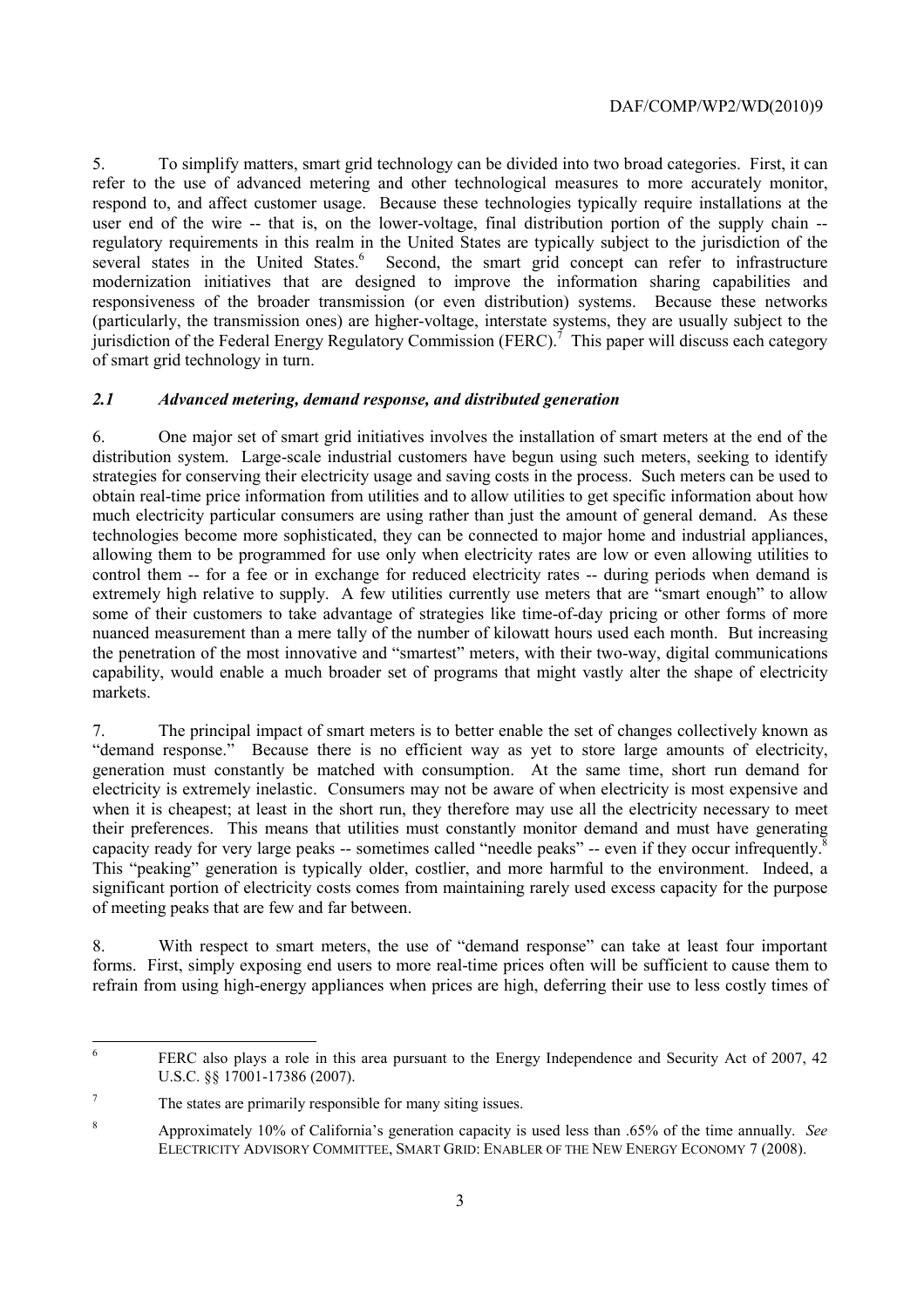computers can communicate this kind of real-time pricing information to customers, they have the capacity to introduce significantly more short-run elasticity into the demand for electric power. In the longer run, the day.<sup>9</sup> Because smart meters with digital displays or connections to cellular phones and home smart metering technology could lead to increases in demand elasticity as consumers invest in technologies that preserve convenience but shift consumption to off-peak demand periods. For example, smart meters could even be linked to appliances that would tailor their own peak usage to electricity costs -- say, a dryer that is told when electric power is cheap and is turned on automatically at that time. Similarly, with efficient price signals, consumers may decide to invest in distributed generation that can further increase demand response by such consumers.

 are practical to implement). 9. Second, many studies indicate that simply exposing consumers to information about their energy usage is sufficient to cause them to consume less power overall.<sup>10</sup> Reflecting this development, a number of diverse players, including information companies like Google, are interested in assisting consumers by tracking their electricity usage and enabling them to better manage their overall demand.<sup> $\bar{1}$ </sup> Third, smart meters that are connected to appliances could be linked to the utility company, which could – for example, in exchange for discounted rates -- turn off certain non-essential devices to save power during peak demand periods and thereby avoid the possibility of "brownouts."<sup>12</sup> Moreover, because utility control over demand during peaks is essentially a substitute for installing new peaking generation (or new transmission), firms capable of pooling this kind of demand response could bid it into reserve capacity markets, provide a form of competition (*i.e.*, an alternative to new generation and/or transmission), and reduce the need to maintain environmentally and economically costly generation reserves. Finally, smart meters that operate in conjunction with recharging systems for electric vehicles of the future could help channel this new demand into off-peak periods and potentially facilitate access to the energy stored in vehicle batteries for system reserves (provided, of course, that such technologies continue to develop and

 reliability, and, in combination with certain new technologies, support the use of renewable energy resources and distributed generation."13 10. In sum, demand response strategies that use smart meters (or even "smart enough" meters) have the potential to improve the functioning of competitive electricity markets. As FERC recently stated, demand response "can provide competitive pressure to reduce wholesale electric prices, increase awareness of energy usage, provide for more efficient operation of markets, mitigate market power, enhance

 facilitate better integration of renewable energy sources and other new generation technologies into the 11. Smart grids, through both demand response and other capabilities, also have the capacity to

 <sup>9</sup>*See, e.g.*, PACIFIC NORTHWEST NATIONAL LABORATORY, PACIFIC NORTHWEST GRIDWISE TESTBED DEMONSTRATION PROJECTS (2007); *see also* DEMAND RESPONSE AND SMART GRID COALITION, TIME-BASED PRICING FOR RESIDENTIAL CUSTOMERS: QUESTIONS & ANSWERS (2007), *available at*  http://www.smartgridnews.com/artman/uploads/1/Time-Based\_Pricing\_for\_Residential\_Customers.pdf.

 SUNSTEIN & RICHARD THALER, NUDGE 193-194 (2009) (describing Southern California Edison Ambient <sup>10</sup> Although there is significant research remaining to be done on the designs that best promote consumer awareness and reaction to price and usage information, diverse studies do indicate that consumers who receive information about high levels of consumption do choose to consume less energy. *See, e.g.*, CASS Orb project); http://sites.energetics.com/madri/pdfs/ChartwellHydroOneMonitoringProgram.pdf (describing Hydro One pilot program with PowerCost Monitor).

 $11$ http://www.google.org/powermeter.

 $12$ <sup>12</sup>*See, e.g.*, Dan Charles, *Renewables Test IQ of Grid*, SCIENCE 172-175 (Apr. 2009).

<sup>13</sup> FED. ENERGY REGULATORY COMM'N, THE STRATEGIC PLAN: FY 2009–2014, at 8 (2009), *available at*  http://www.ferc.gov/about/strat-docs/FY-09-14-strat-plan-print.pdf.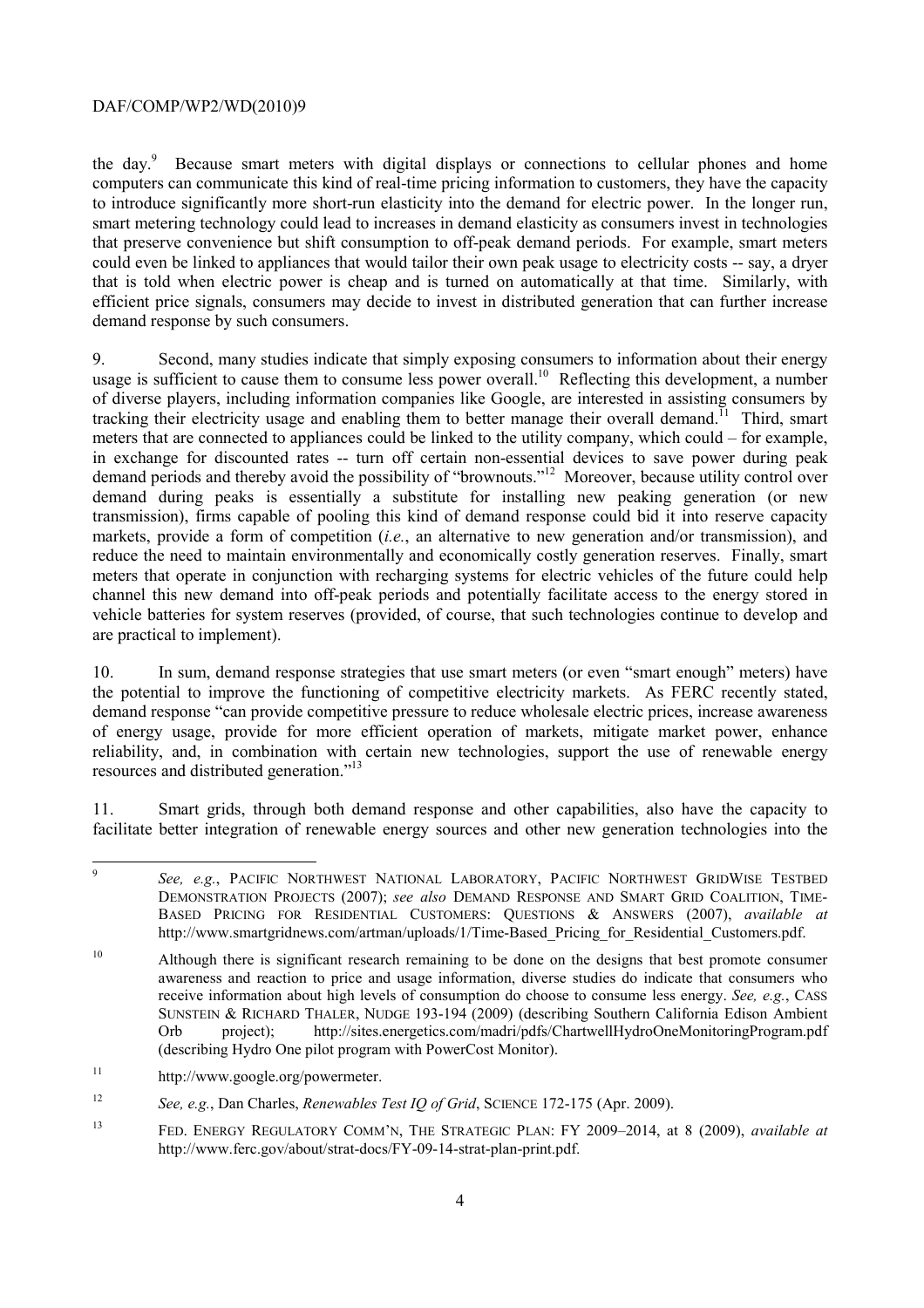variability into the supply chain. This is because, unlike traditional fossil fuel generation, wind and solar system. The increasing reliance on renewable energy sources, such as wind and solar, introduces greater generators cannot balance increased demand by burning more fuel, *i.e.,* their output is dependent on variable weather conditions.<sup>14</sup> Smart grids could potentially offset such variation with demand response or could allow system operators to balance them more rapidly with calls on less expensive reserve generators, making large-scale renewable generation both easier and more cost-effective.<sup>15</sup> The two-way communications capabilities of smart grid technology also facilitate competition in electricity generation by allowing for greater use of "distributed generation" and "distributed storage," where multiple, smallscale generation and storage sites – such as rooftop solar panels or plug-in hybrid vehicles -- can sell electricity back to the grid.<sup>16</sup> Significantly, this has the capacity to introduce an entirely new competitor into the market for electric generation -- namely, the consumer.

## *2.2 Infrastructure improvement*

 often analogized to the interstate highway system -- a series of higher-volume, longer-distance pathways 12. The other important segment of smart grid initiatives is the modernization and expansion of the existing transmission system. This interstate system of long-distance, high-voltage wires is the principal system to which most large-scale generation resources (both traditional and renewable) are connected. It is carrying traffic to lower-volume, local streets -- except that the engineering complexities of electricity require every "highway" in the system to be kept in constant balance. Notably, improving the communications network along the grid allows it to balance itself automatically – and much more quickly - - by enabling the system to carry much less reserve capacity to balance unexpected drops or surges in supply. It also allows the grid to "heal" itself by automatically detecting failures and thus allows the grid to respond better to emergencies. Significantly, smart grid technology offers the opportunity to address the special demands placed on the system by some forms of renewable resources whose output can be more variable.<sup>17</sup> In general, a smarter transmission system will be able to get much greater use out of existing generation and transmission capacity, making the operation and continued maintenance of the grid less costly.

# **3. U.S. Smart Grid and Renewable Investment**

billion for efficiency and renewable programs and another \$4.5 for grid modernization.<sup>19</sup> In addition to these investments, the government has established various programs to foster progress in these areas. 13. As part of the response to the global financial crisis, the United States invested in infrastructure spending in the American Recovery and Reinvestment Act (ARRA).<sup>18</sup> Notably, the Act allocated \$16.8 These include, for example, the Federal Smart Grid Task Force established under Title XIII of the Energy.

 $\overline{a}$ 

<sup>14</sup>*See* Charles, *supra* note 9, at 172-175.

<sup>15</sup>*Id.*; *see also Trade Winds*, THE ECONOMIST (Jun. 21, 2008) at 6-12.

<sup>16</sup>*See, e.g.*, Dep't of Energy, The Potential Benefits of Distributed Generation and the Rate-Related Issues That May Impede Its Expansion at 6, *available at http://www.oe.energy.gov/DocumentsandMedia/*  1817 Report -final.pdf (explaining that the viability of distributed generation depends on state implementation of "provisions that promote smart metering, time-based rates . . . demand response, net metering, and fossil fuel generation efficiency.").

<sup>17</sup>*See* David Talbot, *Lifeline for Renewable Power*, TECH. REV. (Jan./Feb. 2009) at 41-47, *available at*  http://www.technologyreview.com/energy/21747/ (describing German experience and major challenges facing the U.S. grid).

<sup>18</sup> 18 Pub.L. 111-5, Feb. 17, 2009, 123 Stat. 115 (2009).

<sup>19</sup>*See* http://www.energy.gov/recovery.htm.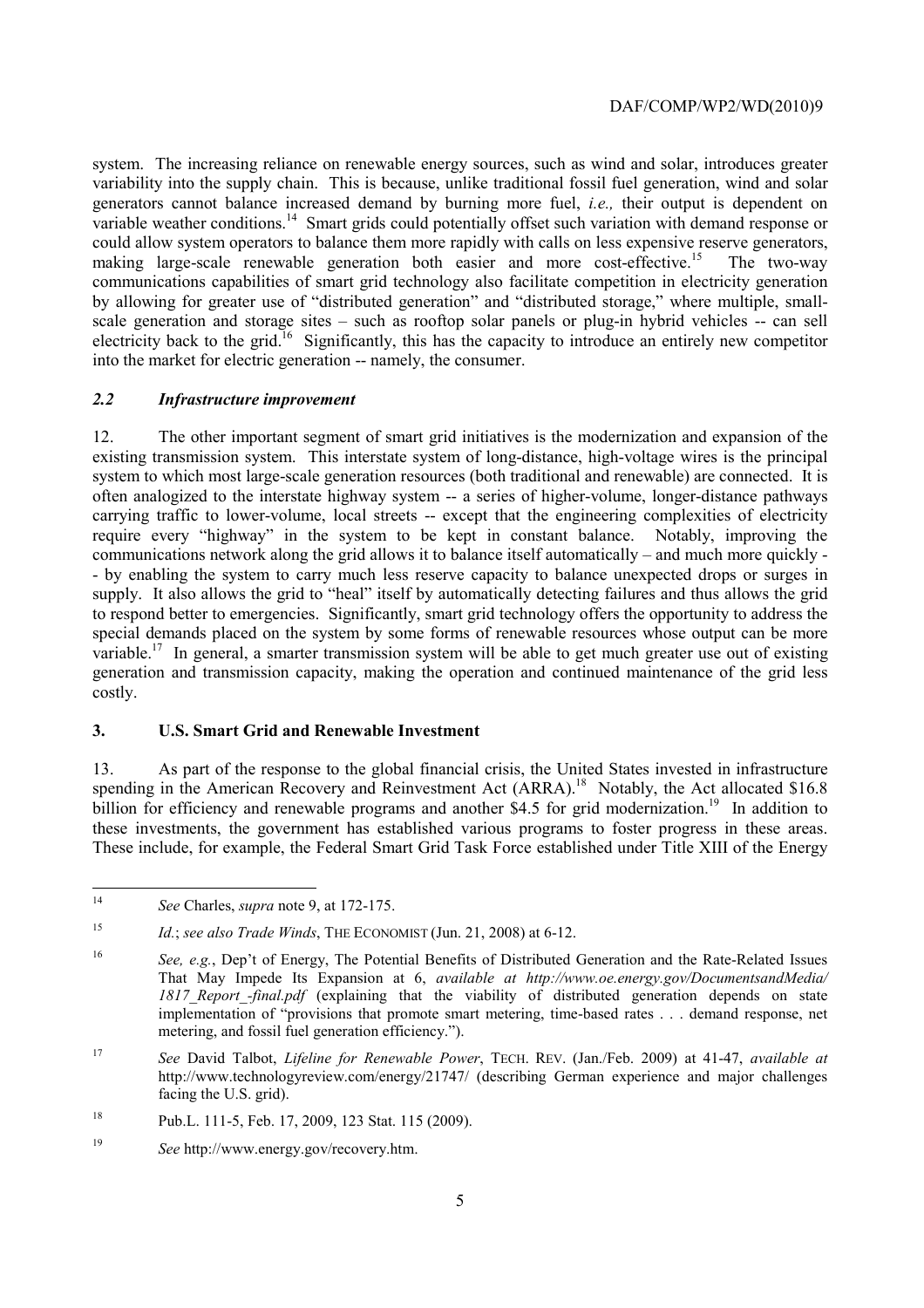Office of Energy Efficiency and Renewable Energy.<sup>21</sup> These programs create grant and loan opportunities Independence and Security Act of  $2007<sup>20</sup>$  and a number of efforts by the U.S. Department of Energy's for businesses interested in investing in smart grid and renewable technologies. These government incentives – which represent environmental, security, and economic priorities – may foster even faster growth in these already burgeoning sectors.<sup>22</sup>

14. In 2008, the Department of Energy released an exhaustive report chronicling the various policy steps that state and federal entities had taken to encourage the growth of smart grid technology.<sup>23</sup> For present purposes, it is sufficient to say that federal programs range from requiring deployment of advanced  $\text{metering}$  in federal buildings<sup>24</sup> to requirements for planning, reports, or smart grid demonstration projects.<sup>25</sup> Meanwhile, in conjunction with federal direction, some states have enacted standards requiring time-based metering,<sup>26</sup> and the National Institute of Standards and Technology is in the process of developing standards for interoperability of smart grid technologies.<sup>27</sup> Together with the recent financial appropriations, these and other programs help to structure and create the incentives for major investment in smart grid technology.

15. On the renewables side, many U.S. states have recently enacted guidelines that require utilities to provide a fixed percentage of their total load from renewable resources (generally from 10-30 percent).<sup>28</sup> The U.S. Congress is considering proposals for a similar federal requirement.<sup>29</sup> In many of these "RPS" programs," states provide for renewable energy credits or certificates called "RECs," which are not energy purchases as such, but rather "tradable commodity certificate[s] representing the environmental aspect of electricity generated by renewable energy."30 Due in significant part to RPS programs, the development of renewable sources of energy generation are growing rapidly with, for example, wind-powered generation constituting 42 percent of all new generation built in the United States in 2008 (according to the American Wind Energy Association).<sup>31</sup> As noted above, the development of smart grid technology can operate in tandem with an increased reliance on renewable energy sources and facilitate its use.

- 23 ACTIONS SINCE THE ENERGY POLICY ACT OF 2005: A SUMMARY FOR STATE OFFICIALS (2008). <sup>23</sup>*See* NATIONAL COUNCIL ON ELECTRICITY POLICY, DEMAND RESPONSE AND SMART METERING POLICY
- 24 <sup>24</sup>*Id.* at 3.
- <sup>25</sup> *Id.* at 4-10.
- <sup>26</sup>*Id.*
- 27 *Id.* at 5-6.
- *See* RYAN WISER & GALEN BARBOSE, STATE OF THE STATES: UPDATE ON RPS POLICIES AND PROGRESS 6 <sup>28</sup> 29 states and the District of Columbia have set RPS targets; another 5 states have set non-binding targets. (Nov. 18, 2009).
- <sup>29</sup>*See* American Clean Energy Leadership Act of 2009, S. 1462, 111th Cong. (2009); American Clean Energy and Security Act of 2009, H.R. 2454, 111th Cong. (2009).

 $20$ 20 Pub.L. 110-140, 121 Stat. 1492 (2007).

 $21$ <sup>21</sup>*See* http://www.eere.energy.gov.htm.

<sup>22</sup>*See* FEDERAL ENERGY REGULATORY COMMISSION, ASSESSMENT OF DEMAND RESPONSE AND ADVANCED METERING (2008); *see also* http://apps1.eere.energy.gov/news/news detail.cfm/news id=12209 (noting major increases in utility investment in smart grid technology).

<sup>30</sup> SECTION OF ANTITRUST LAW, AM. BAR ASS'N, ENERGY ANTITRUST HANDBOOK 251 (2d ed. 2009).

<sup>31</sup> AMERICAN WIND ENERGY ASSOCIATION, WINDPOWER OUTLOOK 2009, at 1 (2009), *available at*  http://awea.org/pubs/documents/outlook\_2009.pdf.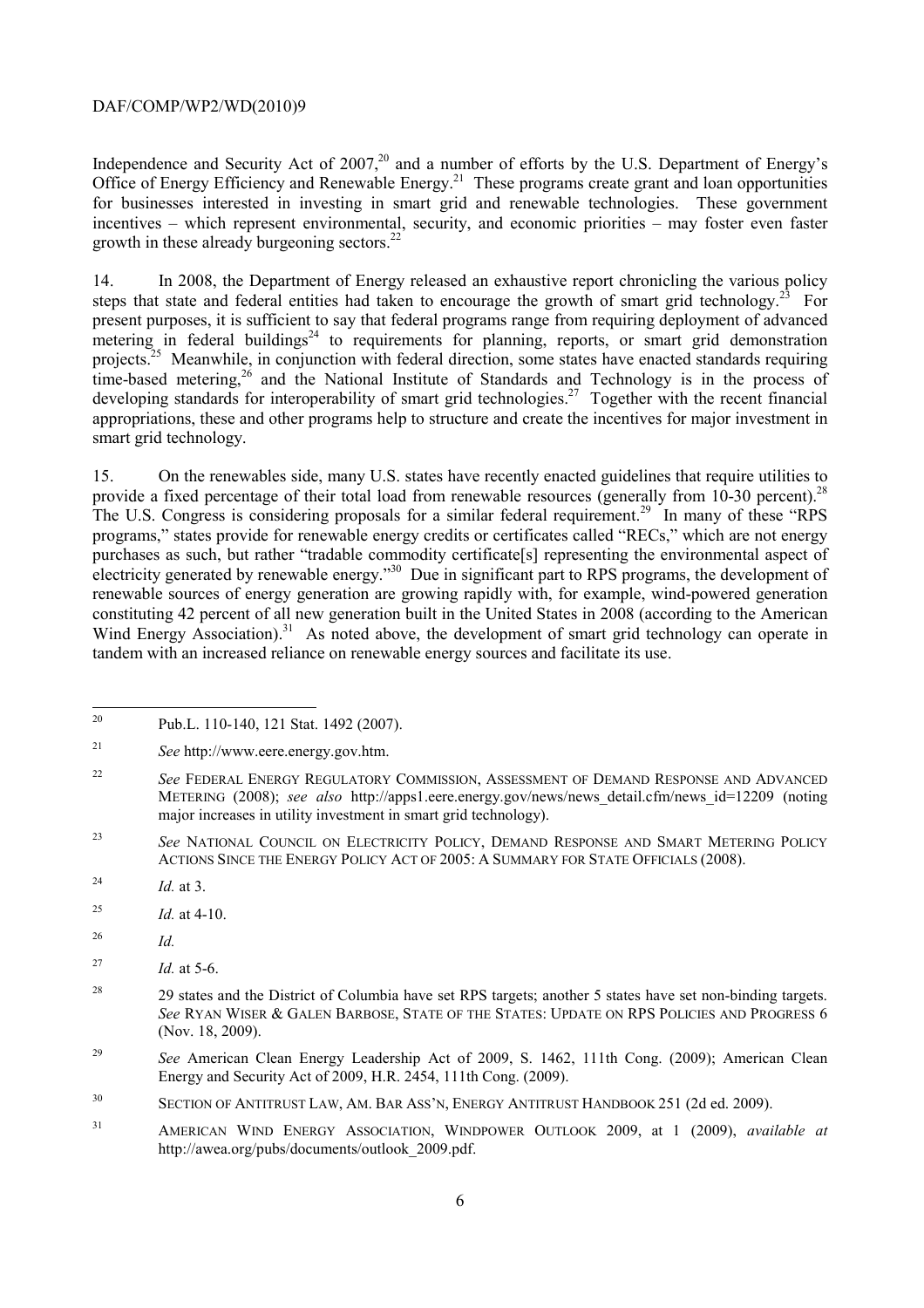creates pressure for grid modernization. This is because a more modern grid would be able to compensate 16. Moreover, as described above, the advent of large-scale, distant, renewable generation itself for these variable resources by balancing out rapid drops in generation with calls on other resources (including demand response), rather than by requiring the wind farm or solar plant to have its own conventional fuel generation (or energy storage devices) to offset such dips.<sup>32</sup> Thus, the policy initiatives in favor of renewables and smart grid technology work together to create significant incentives for modernizing and transforming the business of electricity generation, transmission, and delivery.

## **4. Antitrust enforcement and competition advocacy**

 grid technology. It is quite possible, moreover, that different firms will react to incentives facing them in 17. The incentives that face today's market participants are complex and may vary widely depending on local market characteristics. These characteristics include the relevant regulatory framework, the availability of installed generation capacity, the integration of generators and distributors, the types of fuels and generators available, and the shape and frequency of load peaks. Indeed, it is impossible to determine in the abstract whether incumbent firms will be better or worse off in the wake of the deployment of smart different ways, employing a variety of different strategies. Many utilities, recognizing that smart grid technologies can provide significant cost savings, already are experimenting with smart metering initiatives, time-of-day and real-time pricing, and other programs using demand management to reduce costly peaks. On the other hand, because of the potential of this new technology to disrupt their existing business models, some incumbent firms may resist the deployment of this technology. Given the potential significance of this technology, policymakers are likely to be interested in evaluating the reasons for resistance to its adoption.

## *4.1 Antitrust experience in electricity and related markets*

past. Consider, for example, the seminal case *Otter Tail Power Company v. United States*.<sup>33</sup> In that case, 18. Appreciation of the potential role of antitrust *vis-à-vis* smart grid technology can be aided by an evaluation of how the U.S. antitrust agencies have addressed analogous markets. Notably, antitrust enforcement played an important role in ensuring open access to competing electricity providers in the the Supreme Court held that Otter Tail had violated the Sherman Act by refusing to sell wholesale power or to wheel power from another source to a municipal power system that sought to compete with Otter Tail in the retail electricity market. In particular, the Court concluded that Otter Tail had monopoly power in retail sales of electric power in its service area and that it had used its dominance in transmission to foreclose potential competition for retail sales. Although the FERC has since taken the lead in ensuring open access to facilities by regulation,<sup>34</sup> the courts have historically played an important role in enforcing antitrust claims based on a denial of access.<sup>35</sup> Although each market is structured differently – both within and outside the United States – both regulators and enforcers should be aware that incumbent electricity firms may be able to impede entry of not only generation sources but also of new technologies that have the potential to facilitate new forms of competition. To address this possibility, competition authorities

 $32$ *Id.* 

<sup>33</sup>*Otter Tail Power Company v. United States*, 410 U.S. 366 (1973).

<sup>34</sup> <sup>34</sup>*See* FERC Order No. 888, Promoting Wholesale Competition Through Open Access Non-Discriminatory Transmission Services by Public Utilities; Recovery of Stranded Costs by Public Utilities and Transmitting Utilities, 61 Fed. Reg. 21,540 (May 10, 1996).

 U.S. 908 (1992); City of Anaheim v. So. California Edison Co., 955 F.2d 1373 (9th Cir. 1992), *cert. denied*, 506 U.S. 908 (1992); City of Malden v. Union Elec. Co., 887 F.2d 157 (8th Cir. 1989). <sup>35</sup>*See, e.g.*, City of Vernon v. So. California Edison Co., 955 F.2d 1361 (9th Cir. 1992), *cert. denied*, 506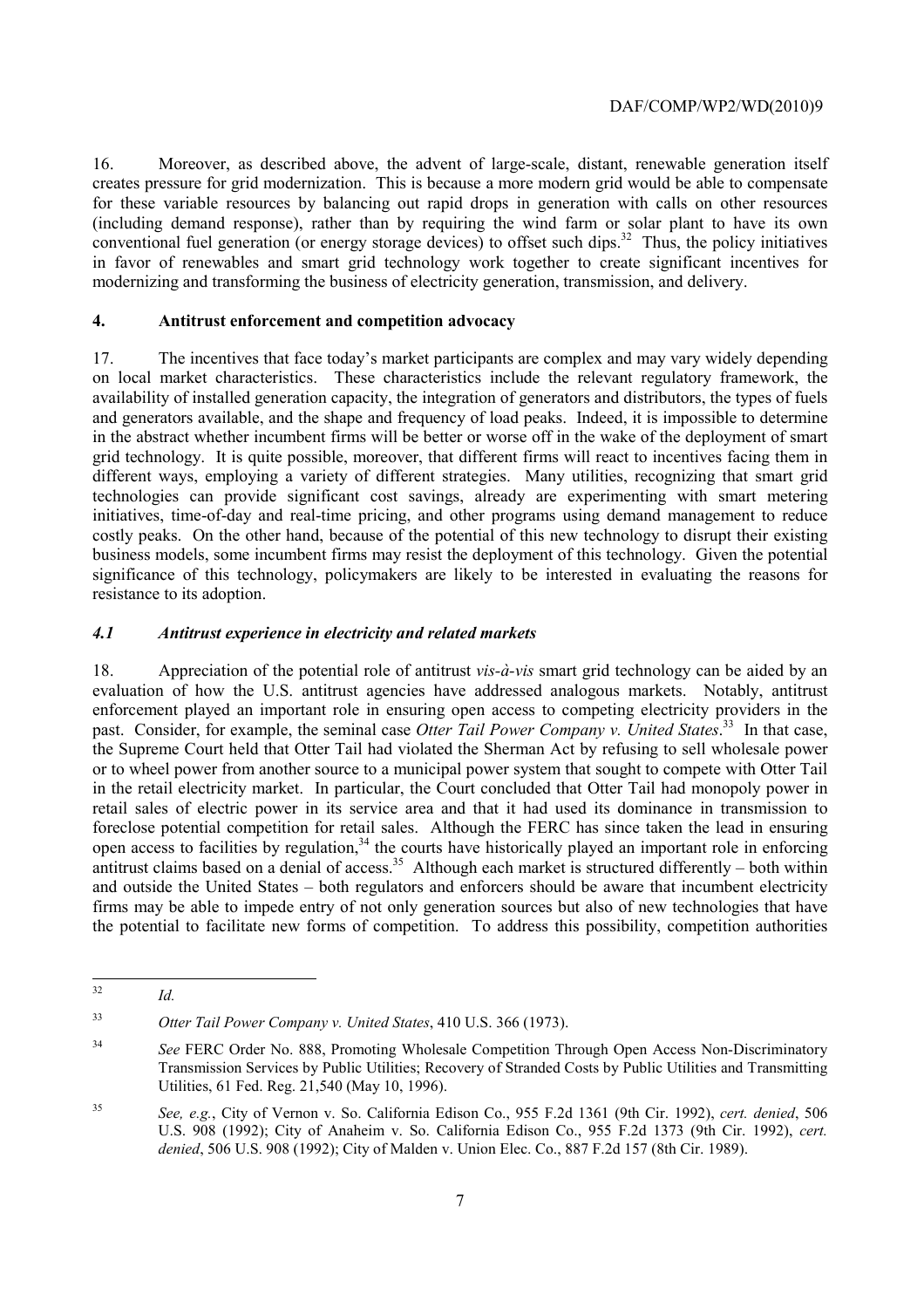should evaluate whether such efforts reflect legitimate business purposes or an effort to exclude competition on the merits.

*AT&T* may also be relevant to the emerging technological developments in the smart grid environment.<sup>36</sup> concerns.<sup>38</sup> 19. The technological changes in the telecommunications industry and the landmark case of *U.S. v.*  In that case, the Justice Department focused on the efforts of AT&T to protect its legacy business model from would-be rivals in the equipment manufacturing and long distance markets. In both markets, AT&T used its control over the interface to the telephone network to forestall competition and the emergence of new technologies.<sup>37</sup> Without an antitrust remedy,  $AT&T$ 's refusal to open its interfaces to new technologies produced by competitors would have slowed the deployment of new equipment, including modems. An incumbent's use of its control over existing networks and interfaces to exclude competitors is hardly unique to AT&T. Indeed, the DOJ's case against *Microsoft* involved similar interoperability

 try to influence the vote of a standards setting organization to ensure that rival technologies will be viewed standard setting will play a crucially important role in creating smart meters and smart devices that can successfully connect to each other and to the broader network. 20. The DOJ and FTC's experience with standard-setting bodies is also highly relevant in this context. As in the *Allied Tube* case, there is a risk in such technology-heavy markets that incumbents will as unsafe, suspect, or otherwise disfavored.<sup>39</sup> As the Supreme Court recognized, such standards can make all the difference in whether rivals will be able to compete with existing technology.<sup>40</sup> Going forward,

 the relevant standards. Even so, experience teaches that this is a particularly important realm for antitrust of Standards and Technology (NIST) is already doing important work in this area.<sup>42</sup> Given their 21. In the smart grid context, government regulators will take the lead in cultivating and endorsing and regulatory vigilance. Notably, standard setting organizations should insist on openness regarding existing intellectual property rights to prevent hold-up,<sup>41</sup> take care that the standards are not so onerous as to prevent entry, and seek to ensure that standardized technology is advanced enough to allow maximal use of expanding technological opportunities. Indeed, the U.S. Department of Commerce's National Institute experience in this area, antitrust authorities can be particularly effective advocates in these endeavors.

 $\overline{a}$ 

images/stories/file/iprstrust/Making%20the%20World%20Safe%20for%20Standard%20Setting.pdf. For an example of how standard setting processes can enable patent holders to engage in holdup-type behavior, *see Rambus Inc. v. Infineon Techs. AG*, 318 F.3d 1081, 1100-01 (Fed. Cir. 2003).

 $42$ Under the Energy Independence and Security Act of 2007, NIST is assigned "primary responsibility to coordinate development of a framework that includes protocols and model standards for information

<sup>36</sup>*United States v. AT&T Co*., 552 F. Supp. 131, 224 (D.D.C. 1982), aff'd sub nom. *Maryland v. United States*, 460 U.S. 1001 (1983).

<sup>&</sup>lt;sup>37</sup> Philip J. Weiser, Deputy Assistant Attorney General, Antitrust Division, U.S. Department of Justice, INNOVATION, ENTREPRENEURSHIP AND THE INFORMATION AGE, Remarks as Prepared for Silicon Flatirons Center Digital Broadband Migration Conference: Examining the Internet's Ecosystem, University of Colorado at Boulder, January 31, 2010, *available at*  http://www.justice.gov/atr/public/speeches/254806.htm.

<sup>38</sup> <sup>38</sup>*See United States v. Microsoft,* 84 F. Supp. 2d 9 (1999).

<sup>39</sup> <sup>39</sup>*Allied Tube & Conduit Corp. v. Indian Head, Inc.*, 486 U.S. 492 (1988); *see also* Philip J. Weiser, *Regulating Interoperability, available at* http://papers.ssrn.com/so13/papers.cfm13abstract\_id=1344828.

 $^{40}$  *Id.* 

<sup>41</sup> Philip J. Weiser, *Making the World Safe for Standard Setting* (March 13, 2008), *available at*  http://papers.ssrn.com/so13/papers.cfm?abstract\_id=100342.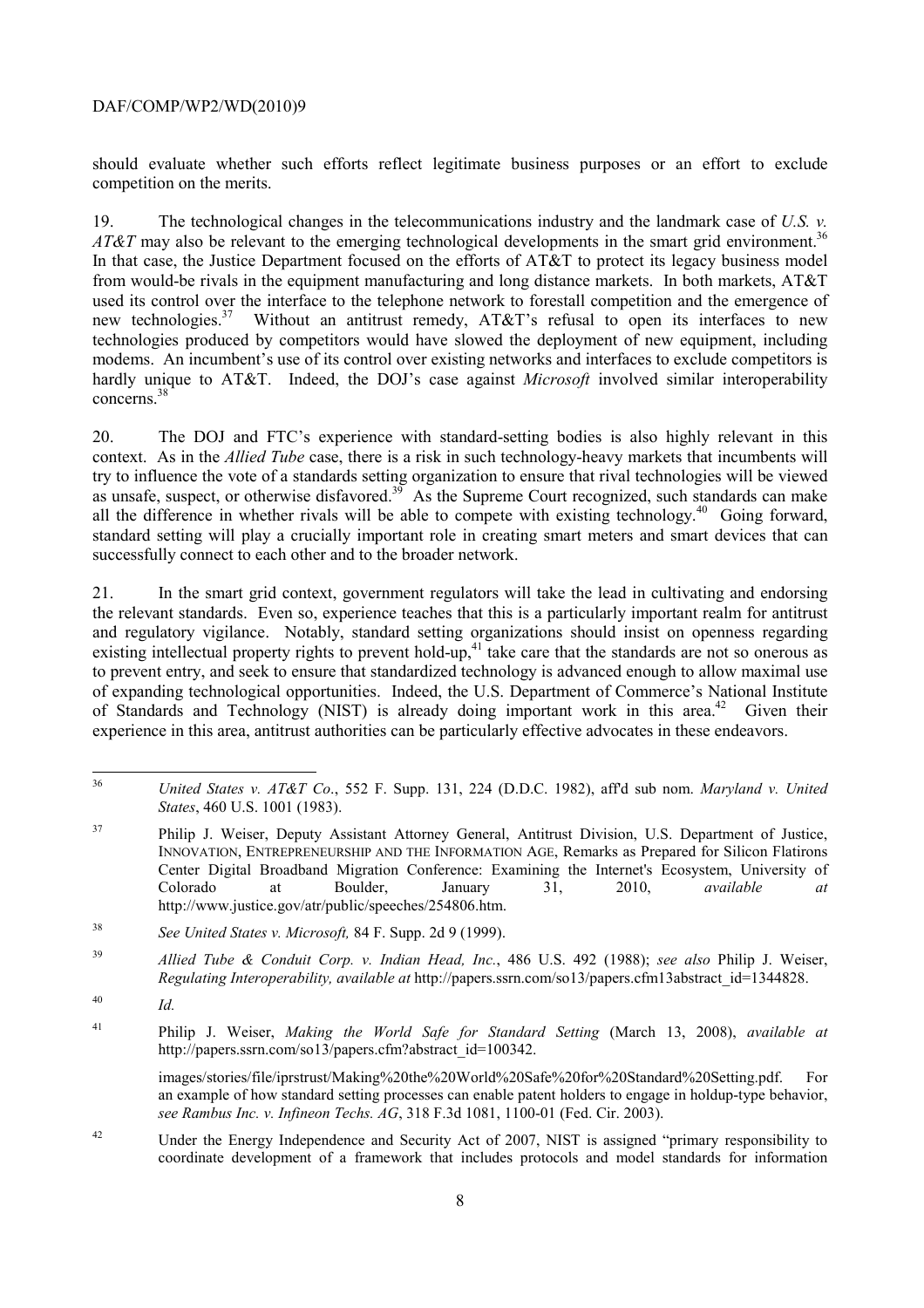# *4.2 The role for competition advocacy*

22. Competition agencies may have a similarly important role to play in the competition advocacy arena. In particular, in designing effective regulatory polices with respect to smart meters and demand response, there are a number of specific kinds of possible behavior to which regulators and antitrust enforcers should be sensitive. Incumbents may have much to lose from efficient demand response, and they may try to use regulatory actions to limit deployment of smart meters and residential-scale demand response by, for example:

- Resisting deployment of smart meter technology;
- Supporting deployment of less sophisticated, proprietary, or closed architecture equipment so that access to information is difficult and expensive;
- Supporting imposition of utility-type regulation on new entrants to raise their costs and discourage entry; and
- Supporting strict and inflexible interconnection criteria for variable resources, like rooftop solar.

23. Similarly, regulators and antitrust enforcers should be sensitive to the following types of behavior with respect to infrastructure modernization:

- Refusing to update grids, even when it makes economic sense to do so, in order to foreclose entry by renewable generation sources;
- Attempting to convince regulatory bodies to force inordinate costs for connection and modernization onto new entrants, including renewable generation; and
- Other attempts to raise costly barriers to entry for new generation (or limit it entirely), including attempts to foreclose renewable resources from capacity markets and attempts to impose excessive charges for backup power on customers with distributed generation.

24. To be sure, not every one of these types of actions is necessarily harmful to competition, unwarranted, or unjustified. There are undoubtedly substantial costs involved in the coming technological transition and incumbent firms may have legitimate concerns about whether the benefits of a transition to a new generation of technology outweigh the costs of that transition, particularly when environmental and other social costs have not fully been internalized in price. This question makes it all the more important for regulators to be able to carefully and intelligently evaluate the incentives of firms and consider the claims of those who comment on their proposals. Antitrust agencies may be particularly well-equipped to assist in this endeavor. Given their institutional expertise, antitrust enforcers can help highlight for regulators the positive dynamic effects of increased competition in the face of competing arguments about its ultimate economic impact.

# *4.3 Areas for further research*

-

25. Because smart grid technology and widespread integration of renewable generation resources are both still nascent, much remains to be learned about optimal implementation, best industry practices, key

management to achieve interoperability of Smart Grid devices and systems." 42 U.S.C. §1305 (2007). NIST has already published a framework and roadmap for smart grid interoperability standards, *available at* http://www.nist.gov/public\_affairs/releases/smartgrid\_interoperability\_final.pdf*.*